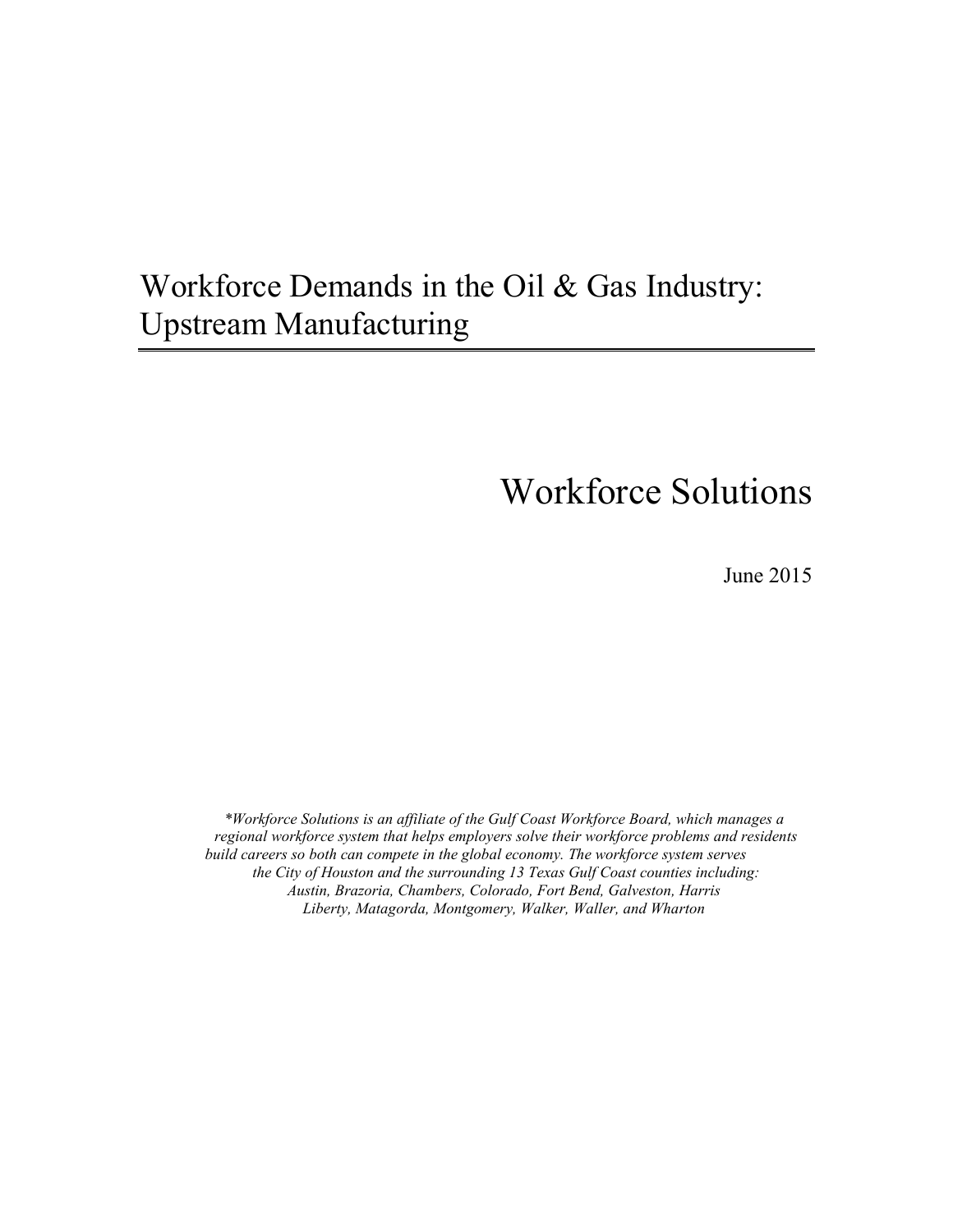This report is the second in a series providing an overview on the state of the oil and gas industry in the Gulf Coast including a brief look at immediate and long-term challenges.

# **An Overview of Manufacturing Related to Oil & Gas**

It is widely known that the economy of the Gulf Coast Region is largely centered on the energy industry with roughly half of all jobs tied to it in some way. A key industry critical to oil and gas production lies in manufacturing. This can take several forms ranging from the production of specialized equipment needed to extract crude oil and natural gas, to pipelines and storage facilities, to the refining of petroleum products for fuels, chemicals, plastics and more.

These different types of manufacturing roughly correspond to the three major segments of the oil and gas industry:

- Upstream the exploration, production, and extraction of oil and gas
- Midstream the transportation, storage, and wholesale marketing of crude or refined petroleum products
- Downstream the oil and gas operations that take place after production and up to the point of sale

This report will focus on manufacturing related to upstream oil and gas given the relatively large number of manufacturing sub-industries in this segment and their outsized contribution to the overall sector's employment.

### **Manufacturing Employment: Past, Present, and Future**

As of March 2015, manufacturing in the Gulf Coast Region employed approximately 255,000 people, or roughly 9 percent of total employment. Whereas the neither the U.S. nor Texas have seen their manufacturing employment rise above their peaks recorded in the mid-1970s and late-1990s, respectively, Houston registered its all-time high just recently in December of 2014 with nearly 259,000 jobs. This surpassed the previous peaks in mid-1997 and late-2008 by around 15,000 jobs (see chart 1). In short, Houston's manufacturing sector has demonstrated a degree of resilience after each downturn rarely seen across other major metropolitan areas or states.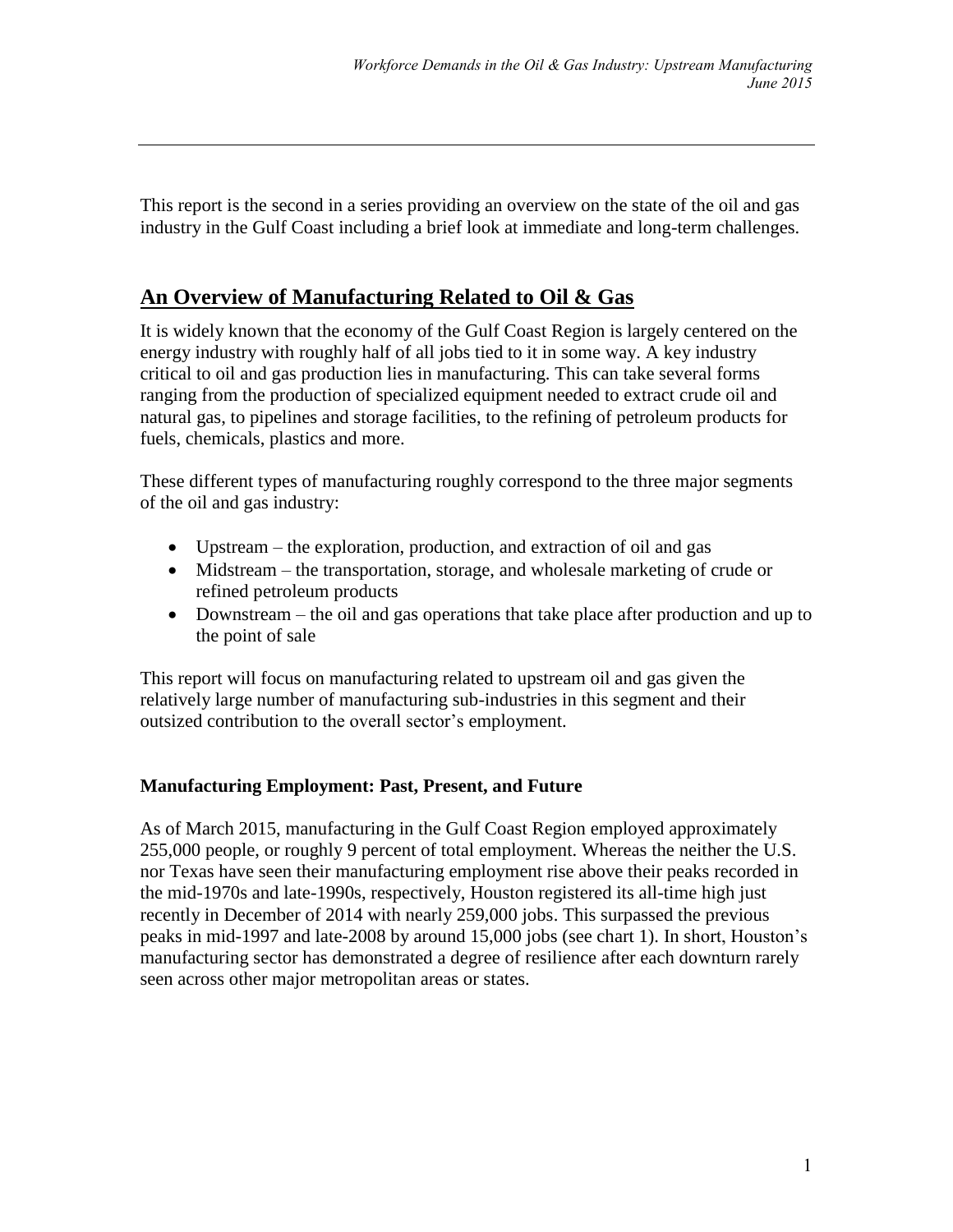

Source: BLS/TWC – Current Employment Statistics (CES)

While manufacturing employment in the Gulf Coast has shown a tendency to rise over time in contrast to other regions, its fortunes remain largely tied to the price of oil. This can be seen in Chart 2, which shows that a peak in oil prices has often been followed by a peak in manufacturing employment approximately six to eight months later. As a result, there is a strong likelihood that we have seen peak employment in manufacturing for this economic cycle. Furthermore it suggests that steepest declines in manufacturing jobs may occur towards the latter half of 2015. The section below details historical peaks in the price of West Texas Intermediate and Houston-area manufacturing employment from 1990 to present.

- WTI peaks in Oct 1990 followed by manufacturing in June 1991.
- WTI prices peaks in November 2000 followed by manufacturing in June 2001.
- WTI peaks in June 2008 followed manufacturing in November 2008.
- WTI peaks in June 2014 followed by manufacturing in December 2014?

The first three peaks and subsequent declines all coincide with national recessions as determined by the National Bureau of Economic Research (NBER) to varying degrees. This does not necessary imply that the U.S. is currently in a recession. However it should be noted that due to the lag across various economic data, the NBER can make such determinations as much as a year after downturns have begun or ended. Nevertheless the Gulf Coast manufacturing sector remains expected to grow, albeit slightly slower than average (22.8 percent vs. 23.8 percent for all industries) based on long-term employment projections for an additional 56,000 jobs by 2022.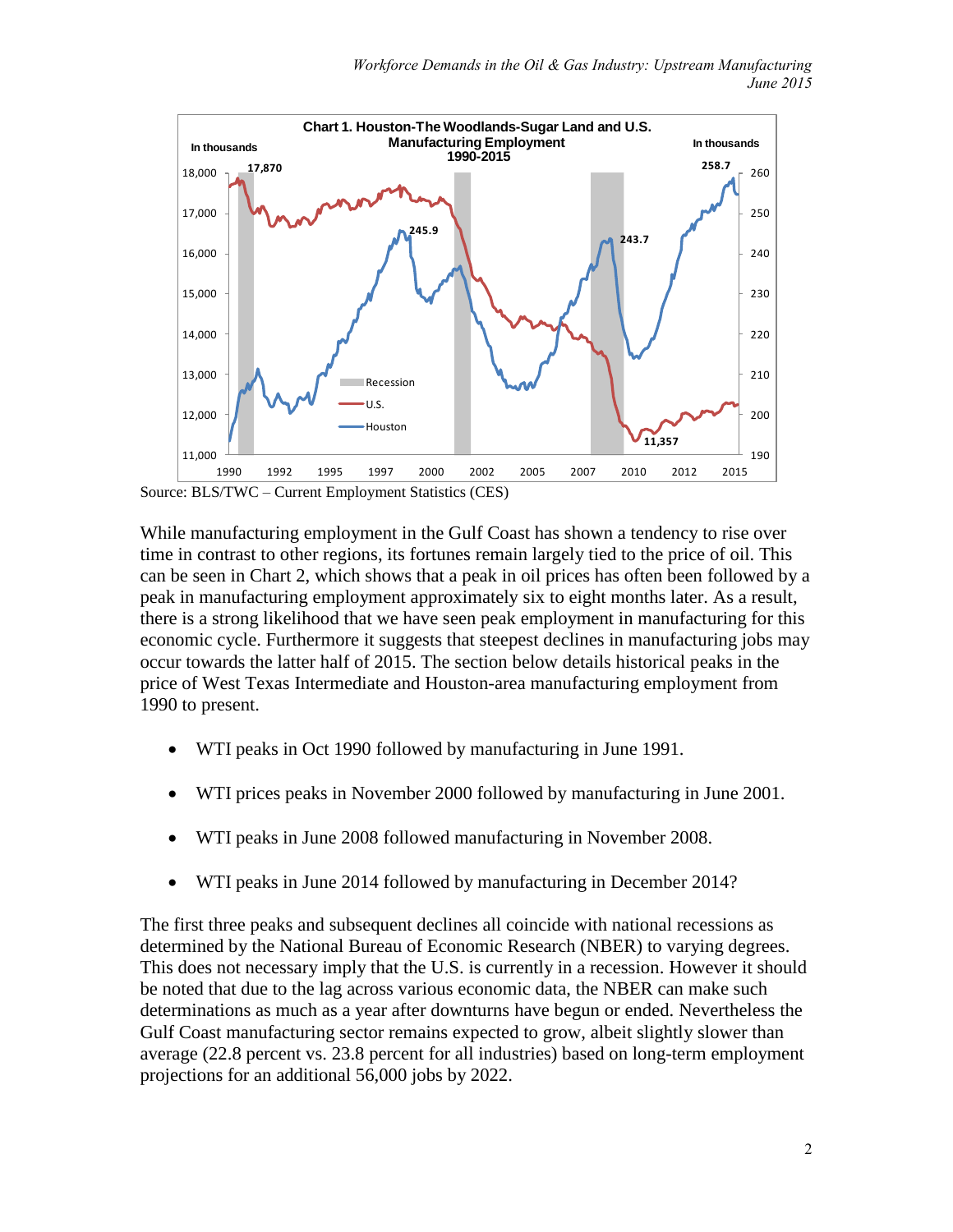

Source: BLS/TWC – Current Employment Statistics (CES) and Energy Information Administration

#### **Upstream Manufacturing Sub-industries**

As noted, manufacturing in the Gulf Coast remains highly dependent on the oil and gas industry, particularly as source of demand for extraction equipment and as a supplier of feedstock to produce various petroleum-based products. Examining sub-industries at the four-digit NAICS level reveals four types of manufacturing with the strongest relationship to oil and gas (see Chart 3): **metals, machinery, electrical equipment**, and **petroleum products, chemicals, plastics, and rubber**.



Source: BLS/TWC – Quarter Census of Employment and Wages (QCEW)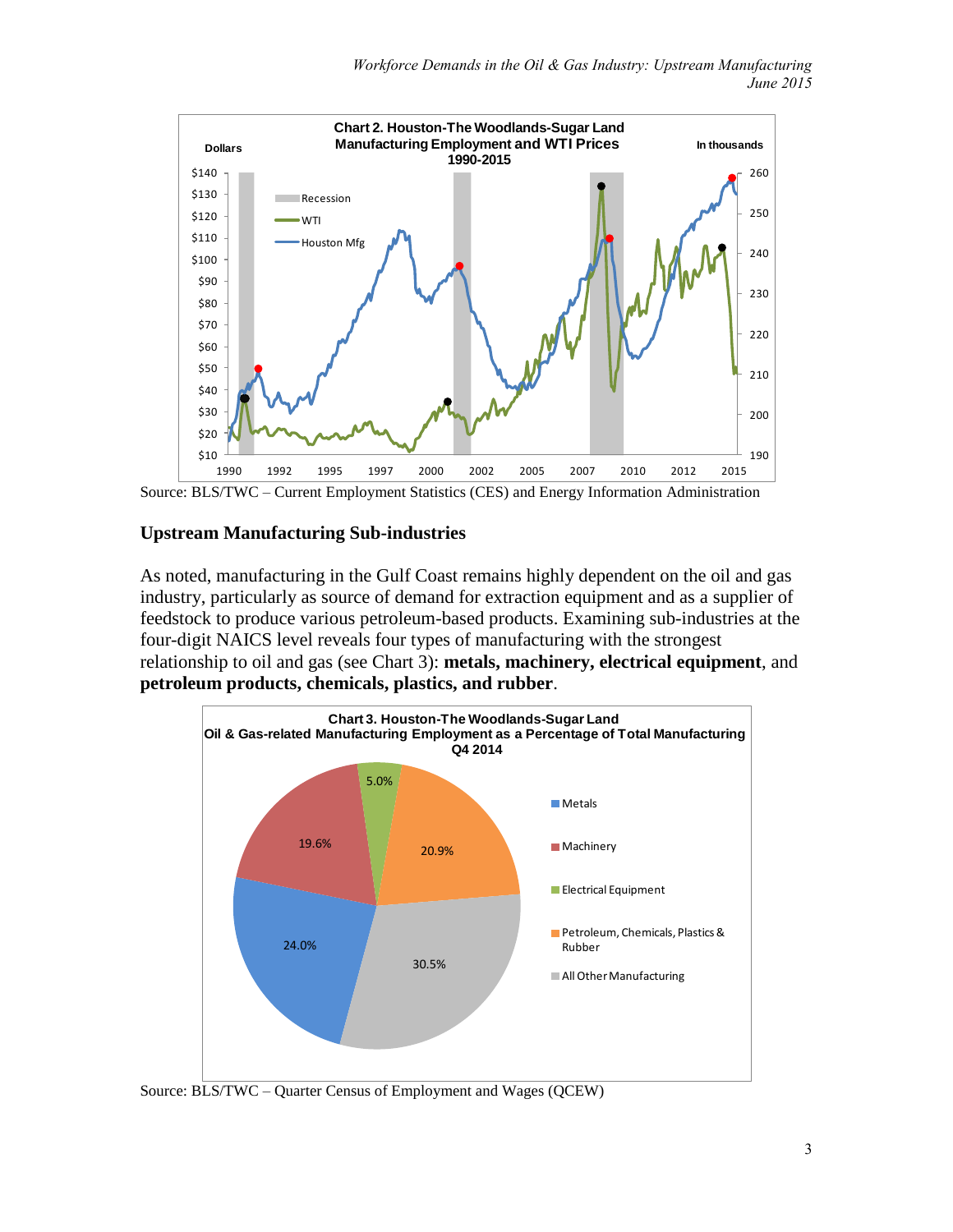These four groups comprise nearly 70 percent of all manufacturing employment in the Gulf Coast region. Furthermore, the upstream portion consisting of metals, machinery, and electrical equipment, comprises almost 50 percent of manufacturing jobs. Note that numerous other manufacturing sub-industries with a less obvious connection to oil and gas are also likely to provide goods and services to this industry. Hence the estimates included in this report may understate the full extent to which Gulf Coast manufacturing relies on oil and gas. The following sections provide brief descriptions of these upstream manufacturing groups along with their long-term outlooks.

#### *Metals*

This group, which accounts for nearly one-quarter of all manufacturing jobs in the region, includes industries that engage in activities ranging from die forging to machine shops that fabricate or modify raw metal products by rolling, bending, and shaping. Products from these industries include basic structural components used in oil and gas production, construction, and even maritime industries. As of the fourth quarter of 2014 there were over 62,000 jobs in these industries. Despite the current regional economic downturn, metal-related industries are expected to grow faster than average by the year 2022, up 29 percent or 16,000 jobs. (See appendix for the seven sub-industries in this category).

#### *Machinery*

This group is composed of two sub-industries: **Agriculture, Construction, and Mining Machinery Manufacturing**, and **Other General Purpose Machinery Manufacturing**. The former industry includes firms engaged in the manufacture of oil and gas field equipment such as drilling machinery, production equipment such as pump jacks, and structural equipment such as derricks. Agriculture, Construction, and Mining Machinery Manufacturing alone provides 44,000 jobs to the region and is the single-largest subindustry within the overall manufacturing sector. Other General Purpose Machinery Manufacturing comprises a broad range of industrial products not always specific to, but frequently used in oil and gas production and exploration due to the industry's concentration in the Gulf Coast. Overall projected growth between these two subindustries is expected to be particularly robust at 33 percent for an increase of 15,000 jobs over the decade.

#### *Electrical Equipment*

The smallest of the three upstream manufacturing groups, Electrical Equipment is composed of **Electrical Equipment Manufacturing** as well as **Electronic Instrument Manufacturing**. While not limited to the oil and gas industry, Electrical Equipment Manufacturing produces power generation equipment and motor control systems critical to maintaining constant operation at oil field sites that are often times geographically remote. Electronic Instrument Manufacturing provides control and monitoring equipment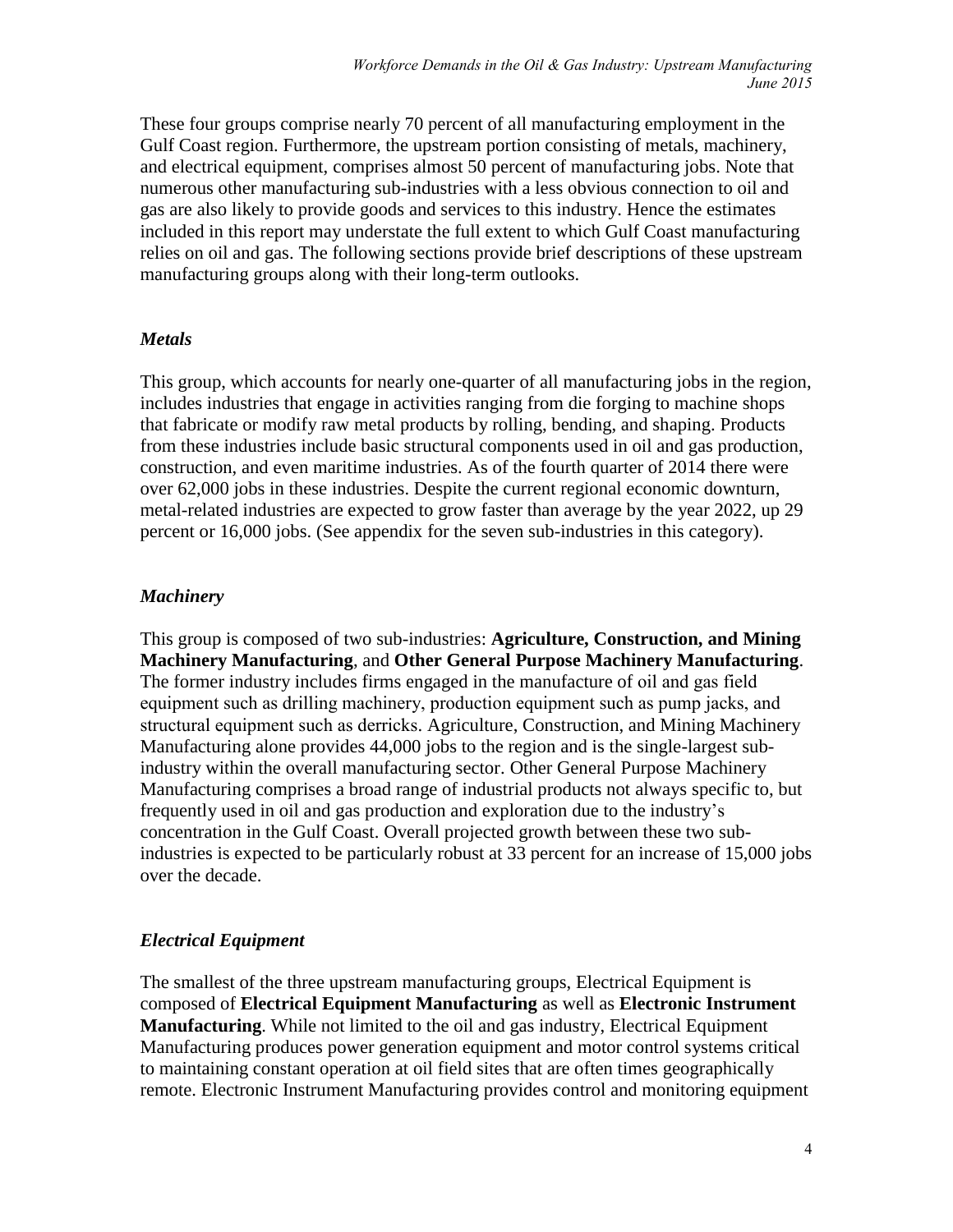integral to regulating oil and gas production that also incorporates warning systems to enhance worker safety. Combined, these sub-industries provide 12,000 jobs across the Gulf Coast and are expected to add 3,300 jobs between 2012 and 2022.

#### **Wages**

Despite near-term challenges in light of low oil prices, the manufacturing sector can provide above average wages to those with the right skills. At \$1,671 per week, manufacturing wages in the region were 24 percent above the average for all industries (\$1,345) as of fourth quarter 2014. Drilling down further to the upstream manufacturing groups outlined earlier revealed that two out of three yielded wages above the average for overall manufacturing. Machinery manufacturing providing the highest average weekly wage at \$2,024, followed by electrical (\$1,705), and metals (\$1,422). (See Chart 4.)



Source: BLS/TWC – Quarterly Census of Employment and Wages (QCEW)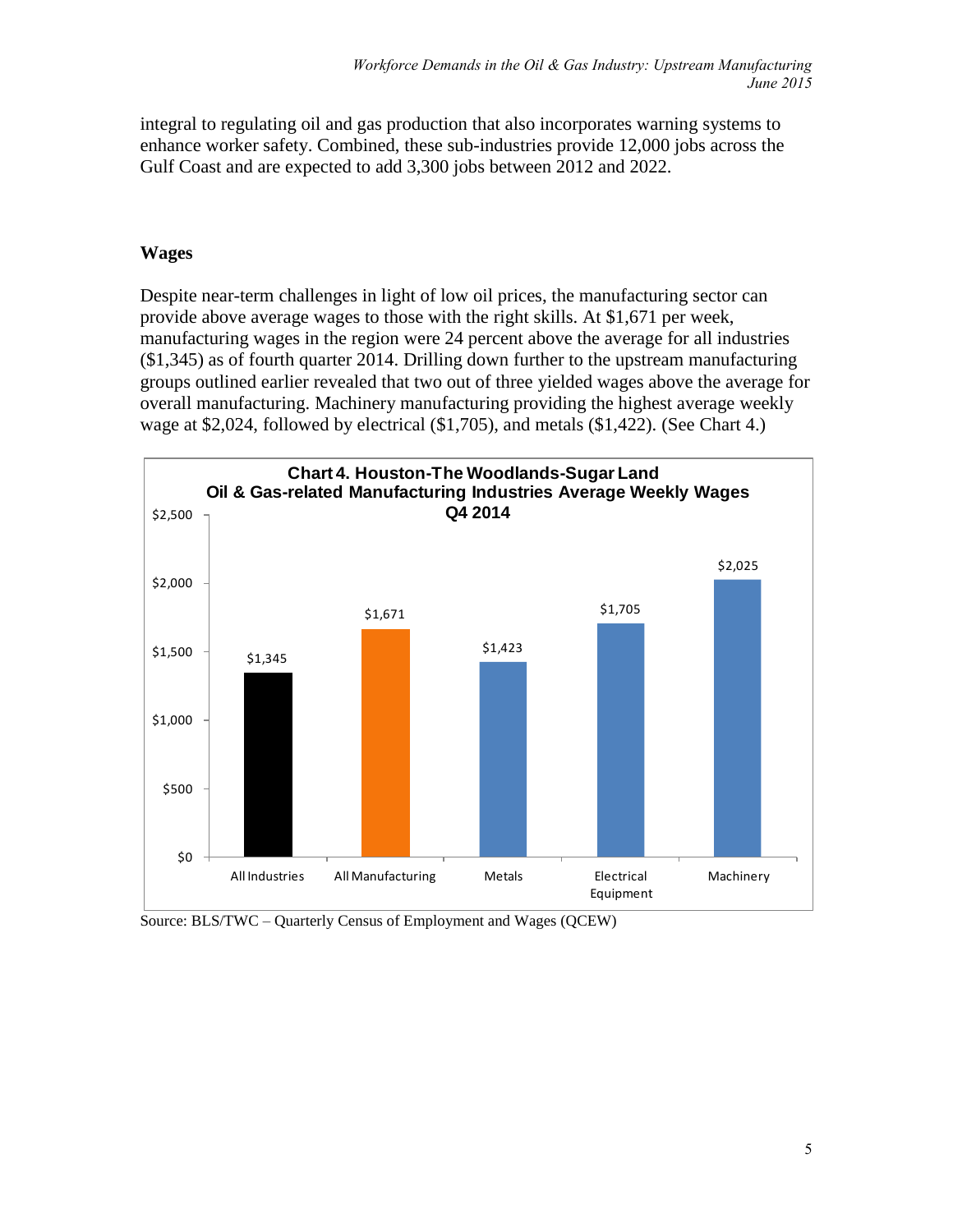# **Demographic Challenges**

#### **An Aging Workforce**

Similar to the construction and mining sectors highlighted in previous reports, the manufacturing sector, including the portions affiliated with oil and gas, faces the challenge of an aging workforce. Chart 5 shows that between Q1 2004 and Q1 2014, the fastest growing age groups in Gulf Coast manufacturing were those aged 55-64 and 65 and over, up 76 percent and 154 percent, respectively. Perhaps even more concerning was the anemic growth in the number of workers aged 35-44 and 45-54, up 0.8 percent and 3.4 percent, over this same period. This suggests a possible dearth of future senior talent in the coming years as the two oldest cohorts transition from the workforce to retirement. On a positive note, growth among manufacturing workers aged 19 to 34 may provide a boost to the future cohort of workers aged 35-54 based on respectable growth of 19 percent to 35 percent.



Source: Census – Quarterly Workforce Indicators (QWI)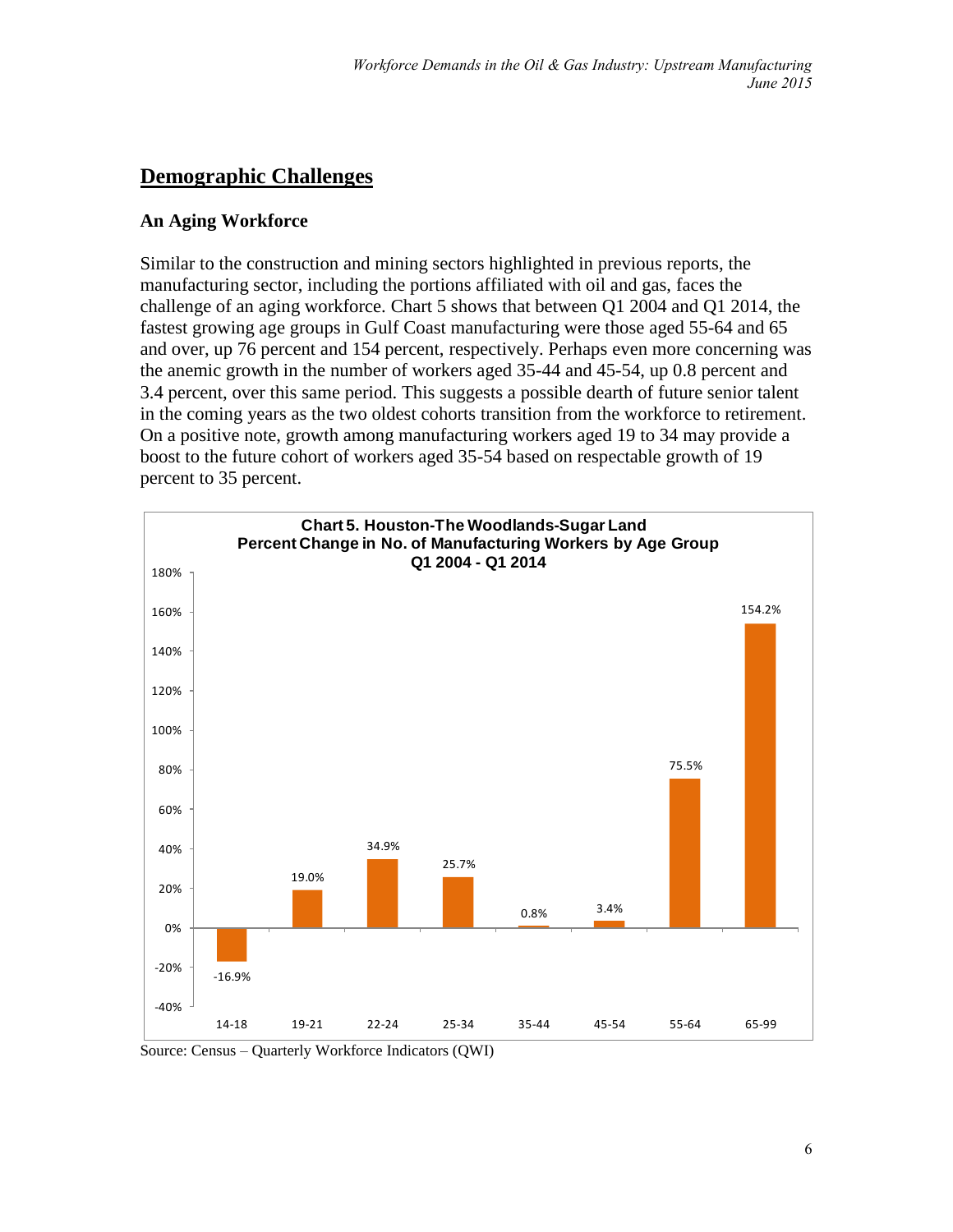# **Appendix A**

|                                   |                                               | <b>Average Annual</b> |         |                |         |
|-----------------------------------|-----------------------------------------------|-----------------------|---------|----------------|---------|
|                                   |                                               | <b>Employment</b>     |         |                |         |
|                                   |                                               | 2012                  | 2022    | <b>Net Chg</b> | Pct Chg |
|                                   | Manufacturing                                 | 247,520               | 304,000 | 56,480         | 22.8%   |
| Machinery                         | Ag., construction, and mining machinery mfg.  | 40,750                | 54,810  | 14,060         | 34.5%   |
|                                   | Other general purpose machinery manufacturing | 5,870                 | 7,120   | 1,250          | 21.3%   |
|                                   |                                               | 46,620                | 61,930  | 15,310         | 32.8%   |
|                                   | Other fabricated metal product manufacturing  | 14,920                | 20,160  | 5,240          | 35.1%   |
|                                   | Machine shops and threaded product mfg.       | 12,170                | 15,250  | 3,080          | 25.3%   |
|                                   | Architectural and structural metals mfg.      | 14,540                | 18,220  | 3,680          | 25.3%   |
| <b>Metals</b>                     | Coating, engraving, and heat treating metals  | 6,820                 | 8,830   | 2,010          | 29.5%   |
|                                   | Steel product mfg. from purchased steel       | 2,100                 | 2,690   | 590            | 28.1%   |
|                                   | Forging and stamping                          | 2,590                 | 3,250   | 660            | 25.5%   |
|                                   | Iron and steel mills and ferroalloy mfg.      | 1,280                 | 1,690   | 410            | 32.0%   |
|                                   |                                               | 54,420                | 70,090  | 15,670         | 28.8%   |
|                                   |                                               |                       |         |                |         |
|                                   | Basic chemical manufacturing                  | 20,810                | 24,250  | 3,440          | 16.5%   |
| Petroleum,                        | Petroleum and coal products manufacturing     | 12,200                | 14,210  | 2,010          | 16.5%   |
| Chemical,                         | Plastics product manufacturing                | 9,510                 | 11,910  | 2,400          | 25.2%   |
|                                   | Other chemical product and preparation mfg.   | 4,320                 | 5,290   | 970            | 22.5%   |
|                                   | Resin, rubber, and artificial fibers mfg.     | 3,930                 | 4,110   | 180            | 4.6%    |
|                                   | Rubber product manufacturing                  | 1,430                 | 1,790   | 360            | 25.2%   |
|                                   | Paint, coating, and adhesive manufacturing    | 2,380                 | 2,770   | 390            | 16.4%   |
|                                   |                                               | 54,580                | 64,330  | 9,750          | 17.9%   |
|                                   |                                               |                       |         |                |         |
|                                   | Electronic instrument manufacturing           | 7,470                 | 9,360   | 1,890          | 25.3%   |
| Plastics,<br>Rubber<br>Electrical | Electrical equipment manufacturing            | 4,510                 | 5,900   | 1,390          | 30.8%   |
|                                   |                                               | 11,980                | 15,260  | 3,280          | 27.4%   |

# **Gulf Coast Employment Projections - Oil & Gas-related Manufacturing Industries 2012-2022**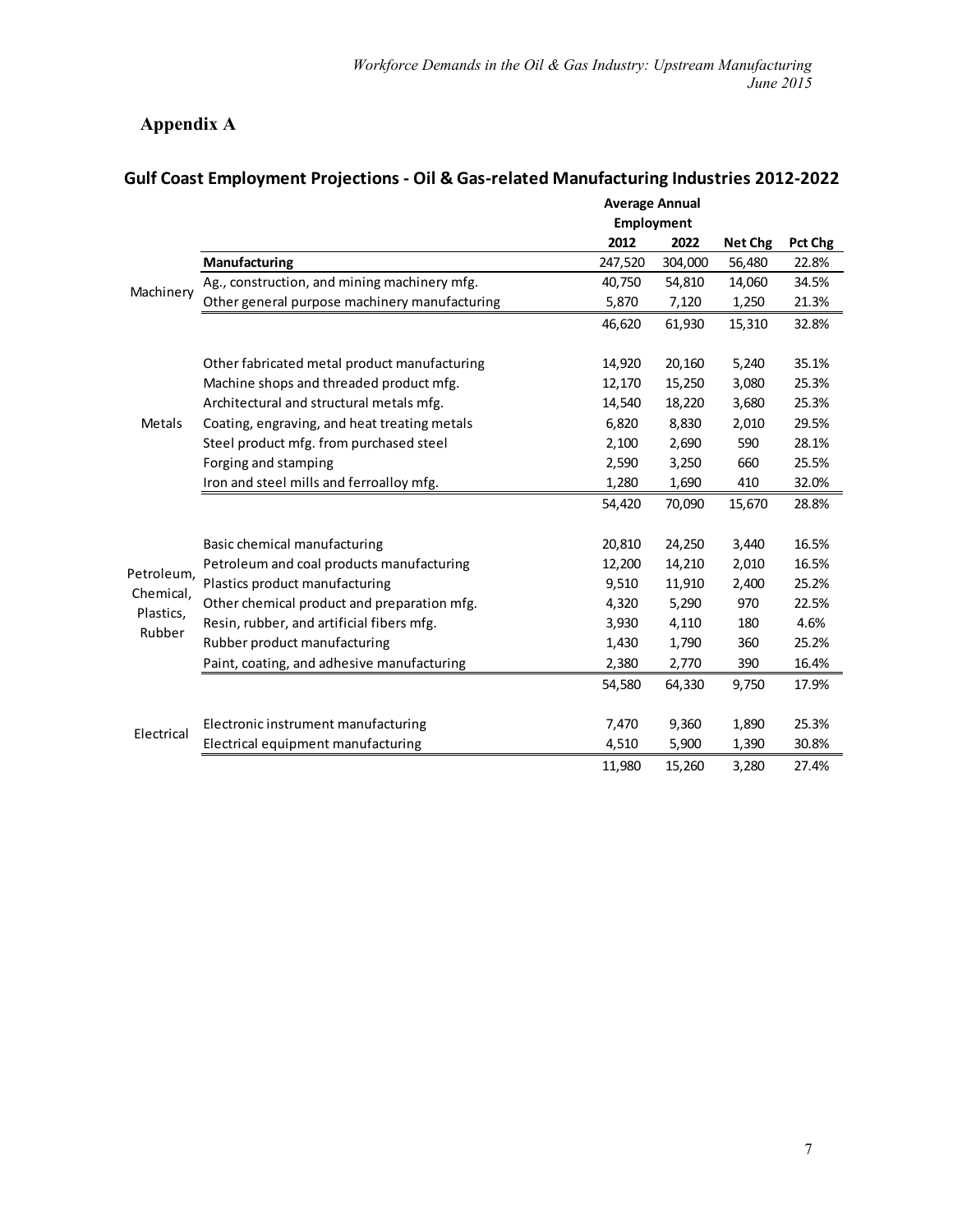## **Appendix B**

#### **Gulf Coast Employment Projections - Production Occupations within Oil & Gas-related Manufacturing Industries 2012-2022**

|           |            |                                                                                                   | <b>Average Annual</b> |        |         |          |
|-----------|------------|---------------------------------------------------------------------------------------------------|-----------------------|--------|---------|----------|
|           | <b>SOC</b> | Occupation                                                                                        | 2012                  | 2022   | Net Chg | Pct Chg  |
|           | 51-4041    | Machinists                                                                                        | 3,090                 | 4,470  | 1,380   | 44.7%    |
|           | 51-4121    | Welders, Cutters, Solderers, and Brazers                                                          | 3,300                 | 4,330  | 1,030   | 31.2%    |
|           | 51-2092    | <b>Team Assemblers</b>                                                                            | 2,350                 | 3,080  | 730     | 31.1%    |
|           | 51-9061    | Inspectors, Testers, Sorters, Samplers, & Weighers                                                | 1,640                 | 2,180  | 540     | 32.9%    |
|           | 51-1011    | First-Line Supervisors of Production & Operating Workers                                          | 1,270                 | 1,660  | 390     | 30.7%    |
|           | 51-4122    | Welding, Soldering, and Brazing Machine Setters, Operators, and Tenders                           | 670                   | 1,060  | 390     | 58.2%    |
|           | 51-4011    | Computer-Controlled Machine Tool Operators, Metal/Plastic                                         | 580                   | 930    | 350     | 60.3%    |
|           | 51-2031    | Engine & Other Machine Assemblers                                                                 | 920                   | 1,220  | 300     | 32.6%    |
|           | 51-9198    | <b>Helpers--Production Workers</b>                                                                | 930                   | 1,220  | 290     | 31.2%    |
|           | 51-9121    | Coating, Painting, & Spraying Machine Setters, Operators, & Tenders                               | 690                   | 910    | 220     | 31.9%    |
|           | 51-2041    | <b>Structural Metal Fabricators &amp; Fitters</b>                                                 | 620                   | 800    | 180     | 29.0%    |
|           | 51-2023    | Electromechanical Equipment Assemblers                                                            | 540                   | 710    | 170     | 31.5%    |
| Machinery | 51-4035    | Milling & Planing Machine Setters, Operators, & Tenders, Metal/Plastic                            | 800                   | 960    | 160     | 20.0%    |
|           | 51-2022    | Electrical & Electronic Equipment Assemblers                                                      | 460                   | 620    | 160     | 34.8%    |
|           | 51-4034    | Lathe & Turning Machine Tool Setters, Operators, & Tenders, Metal/Plastic                         | 680                   | 810    | 130     | 19.1%    |
|           | 51-4012    | Computer Numerically Controlled Machine Tool Programmers, Metal/Plastic                           | 190                   | 300    | 110     | 57.9%    |
|           | 51-4031    | Cutting, Punching, & Press Machine Setters, Operators, & Tenders, Metal/Plastic                   | 520                   | 620    | 100     | 19.2%    |
|           | 51-4033    | Grinding, Lapping, Polishing, & Buffing Machine Tool Setters, Operators, & Tenders, Metal/Plastic | 230                   | 280    | 50      | 21.7%    |
|           | 51-4111    | <b>Tool and Die Makers</b>                                                                        | 110                   | 150    | 40      | 36.4%    |
|           | 51-4194    | Tool Grinders, Filers, and Sharpeners                                                             | 40                    | 60     | 20      | 50.0%    |
|           | 51-4081    | Multiple Machine Tool Setters, Operators, and Tenders, Metal and Plastic                          | 140                   | 150    | 10      | 7.1%     |
|           | 51-4072    | Molding, Coremaking, and Casting Machine Setters, Operators, and Tenders, Metal and Plastic       | 20                    | 30     | 10      | 50.0%    |
|           | 51-9122    | Painters, Transportation Equipment                                                                | 40                    | 50     | 10      | 25.0%    |
|           | 51-4199    | Metal Workers and Plastic Workers, All Other                                                      | 20                    | 20     | 0       | 0.0%     |
|           |            | 51-4032 Drilling & Boring Machine Tool Setters, Operators, & Tenders, Metal/Plastic               | 40                    | 30     | $-10$   | $-25.0%$ |
|           |            |                                                                                                   | 19,890                | 26,650 | 6,760   | 34.0%    |

## **Continued on following page**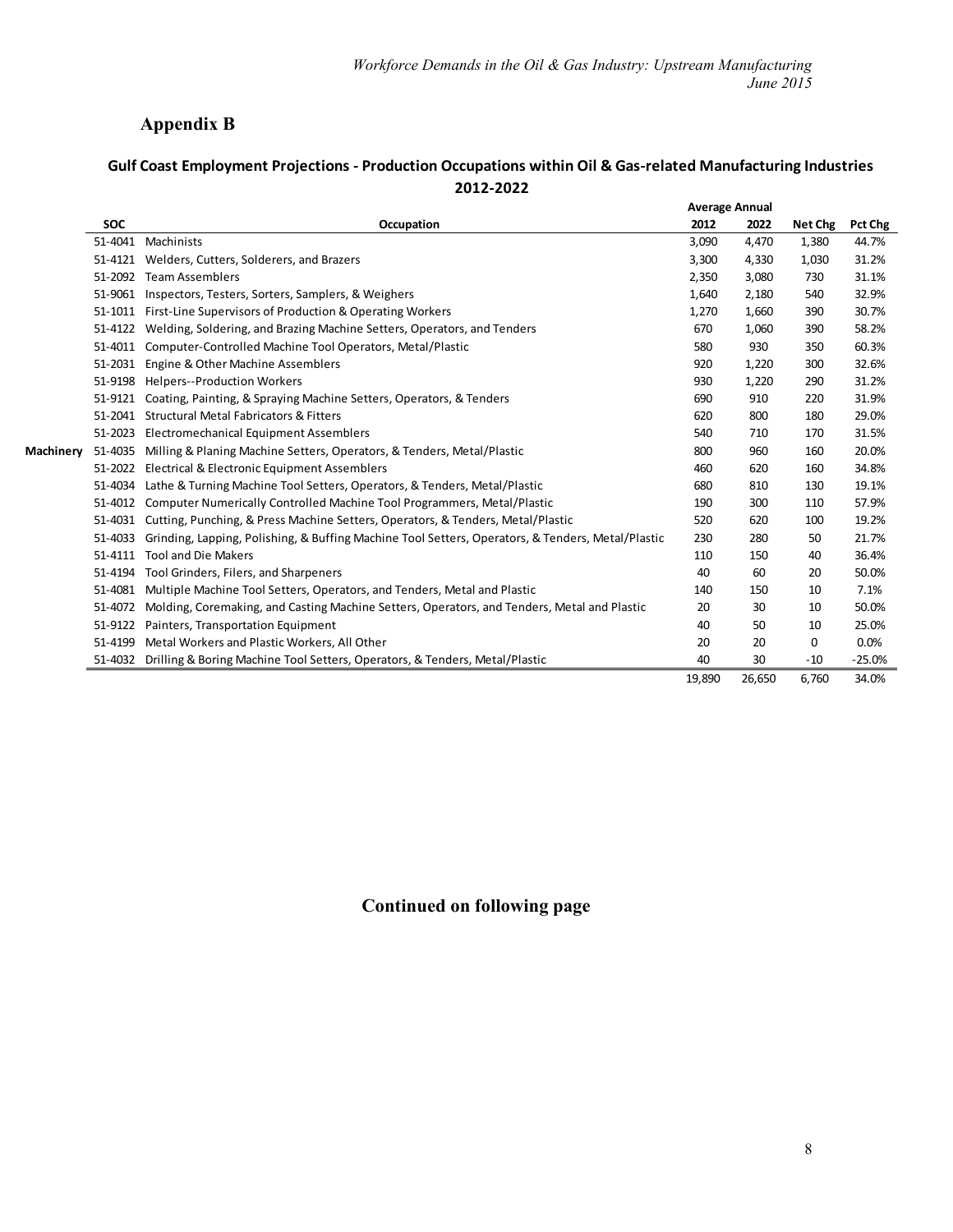#### **Gulf Coast Employment Projections - Production Occupations within Oil & Gas-related Manufacturing Industries 2012-2022, Cont'd**

|        | <b>SOC</b> |                                                                                                           | 2012   | 2022   | Net Chg      | Pct Chg |
|--------|------------|-----------------------------------------------------------------------------------------------------------|--------|--------|--------------|---------|
|        |            | 51-4041 Machinists                                                                                        | 5,220  | 7,160  | 1,940        | 37.2%   |
|        |            | 51-4011 Computer-Controlled Machine Tool Operators, Metal/Plastic                                         | 1,910  | 2,860  | 950          | 49.7%   |
|        |            | 51-4121 Welders, Cutters, Solderers, and Brazers                                                          | 2,790  | 3,570  | 780          | 28.0%   |
|        |            | 51-1011 First-Line Supervisors of Production & Operating Workers                                          | 2,380  | 3,080  | 700          | 29.4%   |
|        |            | 51-9061 Inspectors, Testers, Sorters, Samplers, & Weighers                                                | 2,340  | 3,020  | 680          | 29.1%   |
|        |            | 51-9198 Helpers--Production Workers                                                                       | 1,870  | 2,400  | 530          | 28.3%   |
|        |            | 51-9121 Coating, Painting, & Spraying Machine Setters, Operators, & Tenders                               | 1,170  | 1,570  | 400          | 34.2%   |
|        |            | 51-2092 Team Assemblers                                                                                   | 1,160  | 1,510  | 350          | 30.2%   |
|        |            | 51-2041 Structural Metal Fabricators & Fitters                                                            | 1,190  | 1,520  | 330          | 27.7%   |
|        |            | 51-4031 Cutting, Punching, & Press Machine Setters, Operators, & Tenders, Metal/Plastic                   | 1,930  | 2,210  | 280          | 14.5%   |
|        |            | 51-4034 Lathe & Turning Machine Tool Setters, Operators, & Tenders, Metal/Plastic                         | 1,440  | 1,670  | 230          | 16.0%   |
|        |            | 51-4191 Heat Treating Equipment Setters, Operators, and Tenders, Metal and Plastic                        | 630    | 830    | 200          | 31.7%   |
|        |            | 51-4193 Plating and Coating Machine Setters, Operators, and Tenders, Metal and Plastic                    | 1,040  | 1,230  | 190          | 18.3%   |
|        |            | 51-4012 Computer Numerically Controlled Machine Tool Programmers, Metal/Plastic                           | 280    | 460    | 180          | 64.3%   |
|        |            | 51-4033 Grinding, Lapping, Polishing, & Buffing Machine Tool Setters, Operators, & Tenders, Metal/Plastic | 920    | 1,040  | 120          | 13.0%   |
|        |            | 51-4122 Welding, Soldering, and Brazing Machine Setters, Operators, and Tenders                           | 180    | 280    | 100          | 55.6%   |
|        |            | 51-9022 Grinding & Polishing Workers, Hand                                                                | 270    | 360    | 90           | 33.3%   |
| Metals |            | 51-4021 Extruding & Drawing Machine Setters, Operators, & Tenders, Metal/Plastic                          | 470    | 540    | 70           | 14.9%   |
|        |            | 51-4081 Multiple Machine Tool Setters, Operators, and Tenders, Metal and Plastic                          | 500    | 570    | 70           | 14.0%   |
|        |            | 51-4192 Layout Workers, Metal and Plastic                                                                 | 250    | 320    | 70           | 28.0%   |
|        |            | 51-2022 Electrical & Electronic Equipment Assemblers                                                      | 210    | 280    | 70           | 33.3%   |
|        |            | 51-4111 Tool and Die Makers                                                                               | 120    | 170    | 50           | 41.7%   |
|        |            | 51-4022 Forging Machine Setters, Operators, & Tenders, Metal/Plastic                                      | 350    | 390    | 40           | 11.4%   |
|        |            | 51-4023 Rolling Machine Setters, Operators, & Tenders, Metal/Plastic                                      | 240    | 280    | 40           | 16.7%   |
|        |            | 51-4072 Molding, Coremaking, and Casting Machine Setters, Operators, and Tenders, Metal and Plastic       | 250    | 290    | 40           | 16.0%   |
|        |            | 51-2099 Assemblers & Fabricators, All Other                                                               | 90     | 130    | 40           | 44.4%   |
|        |            | 51-9199 Production Workers, All Other                                                                     | 100    | 140    | 40           | 40.0%   |
|        |            | 51-9111 Packaging & Filling Machine Operators & Tenders                                                   | 80     | 110    | 30           | 37.5%   |
|        |            | 51-4035 Milling & Planing Machine Setters, Operators, & Tenders, Metal/Plastic                            | 200    | 220    | 20           | 10.0%   |
|        |            | 51-9192 Cleaning, Washing, & Metal Pickling Equipment Operators & Tenders                                 | 100    | 120    | 20           | 20.0%   |
|        |            | 51-4194 Tool Grinders, Filers, and Sharpeners                                                             | 30     | 40     | 10           | 33.3%   |
|        |            | 51-4199 Metal Workers and Plastic Workers, All Other                                                      | 60     | 60     | 0            | 0.0%    |
|        |            | 51-4051 Metal-Refining Furnace Operators & Tenders                                                        | 10     | 10     | $\mathbf{0}$ | 0.0%    |
|        |            | 51-7042 Woodworking Machine Setters, Operators, & Tenders, Ex. Sawing                                     | 20     | 20     | 0            | 0.0%    |
|        |            | 51-4032 Drilling & Boring Machine Tool Setters, Operators, & Tenders, Metal/Plastic                       | 160    | 150    | $-10$        | $-6.3%$ |
|        |            |                                                                                                           | 29,960 | 38,610 | 8,650        | 28.9%   |

## **Continued on following page**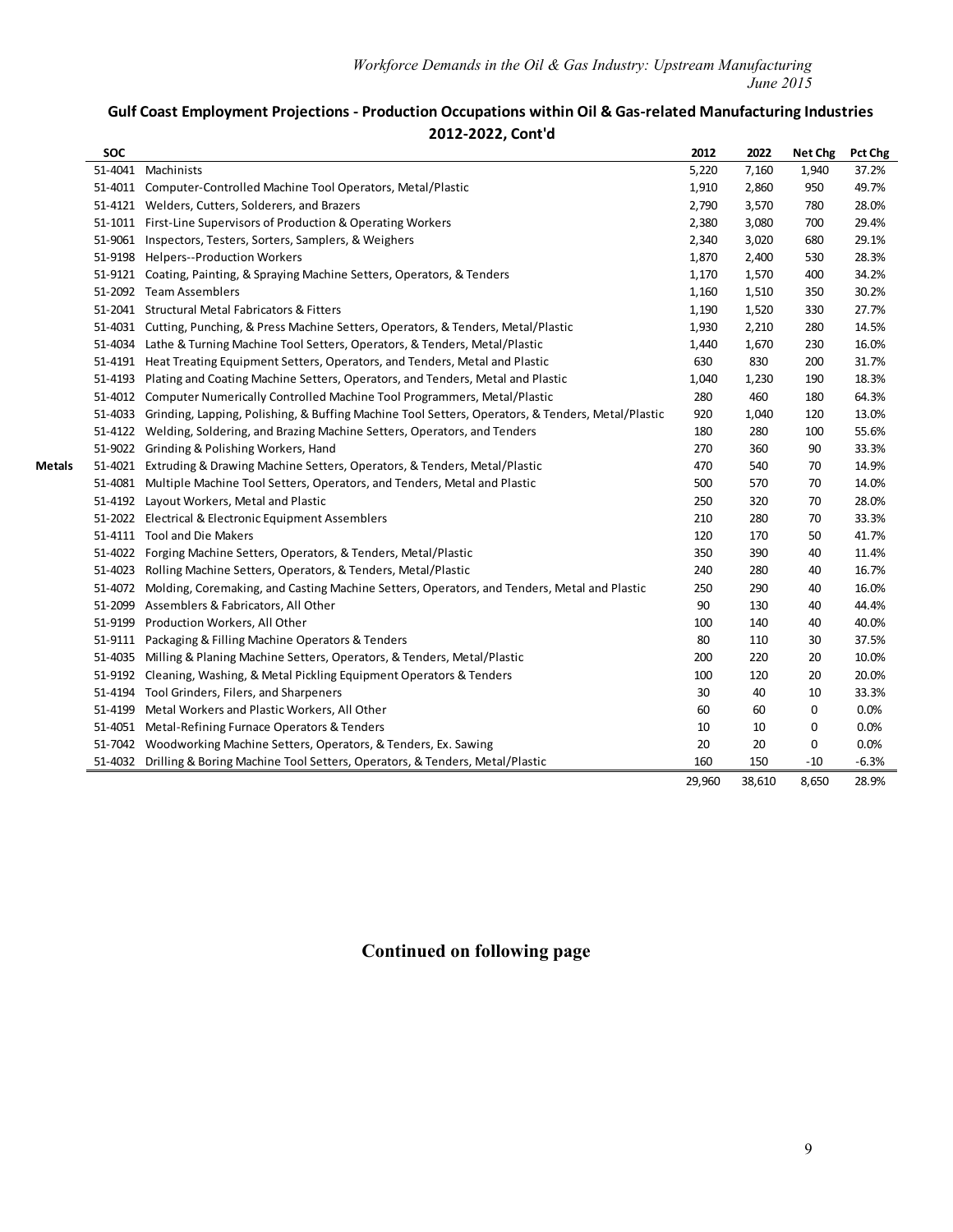| Gulf Coast Employment Projections - Production Occupations within Oil & Gas-related Manufacturing Industries |  |  |  |  |  |
|--------------------------------------------------------------------------------------------------------------|--|--|--|--|--|
| 2012-2022, Cont'd                                                                                            |  |  |  |  |  |

|             | <b>SOC</b> |                                                                                                   | 2012   | 2022   | Net Chg  | Pct Chg |
|-------------|------------|---------------------------------------------------------------------------------------------------|--------|--------|----------|---------|
|             | 51-1011    | First-Line Supervisors of Production & Operating Workers                                          | 4,600  | 5,300  | 700      | 15.2%   |
|             | 51-2092    | <b>Team Assemblers</b>                                                                            | 3,460  | 4,030  | 570      | 16.5%   |
|             | 51-4041    | Machinists                                                                                        | 3,330  | 3,860  | 530      | 15.9%   |
|             |            | 51-8091 Chemical Plant & System Operators                                                         | 3,010  | 3,410  | 400      | 13.3%   |
|             | 51-8093    | Petroleum Pump System Operators, Refinery Operators, & Gaugers                                    | 1,050  | 1,350  | 300      | 28.6%   |
|             | 51-8099    | Plant and System Operators, All Other                                                             | 1,280  | 1,490  | 210      | 16.4%   |
|             | 51-9011    | <b>Chemical Equipment Operators &amp; Tenders</b>                                                 | 510    | 660    | 150      | 29.4%   |
|             | 51-9012    | Separating, Filtering, Clarifying, Precipitating, & Still Machine Setters, Operators, & Tenders   | 700    | 840    | 140      | 20.0%   |
|             | 51-9023    | Mixing & Blending Machine Setters, Operators, & Tenders                                           | 220    | 340    | 120      | 54.5%   |
|             | 51-9061    | Inspectors, Testers, Sorters, Samplers, & Weighers                                                | 660    | 750    | 90       | 13.6%   |
|             | 51-9111    | Packaging & Filling Machine Operators & Tenders                                                   | 450    | 520    | 70       | 15.6%   |
| Petroleum   | 51-4121    | Welders, Cutters, Solderers, and Brazers                                                          | 420    | 480    | 60       | 14.3%   |
| , Chemical, | 51-9198    | <b>Helpers--Production Workers</b>                                                                | 240    | 300    | 60       | 25.0%   |
| Plastics,   | 51-9041    | Extruding, Forming, Pressing, & Compacting Machine Setters, Operators, & Tenders                  | 420    | 460    | 40       | 9.5%    |
| Rubber      | 51-9121    | Coating, Painting, & Spraying Machine Setters, Operators, & Tenders                               | 110    | 130    | 20       | 18.2%   |
|             | 51-2091    | Fiberglass Laminators & Fabricators                                                               | 50     | 70     | 20       | 40.0%   |
|             | 51-4011    | Computer-Controlled Machine Tool Operators, Metal/Plastic                                         | 30     | 40     | 10       | 33.3%   |
|             | 51-4021    | Extruding & Drawing Machine Setters, Operators, & Tenders, Metal/Plastic                          | 50     | 60     | 10       | 20.0%   |
|             | 51-4032    | Drilling & Boring Machine Tool Setters, Operators, & Tenders, Metal/Plastic                       | 10     | 20     | 10       | 100.0%  |
|             | 51-4033    | Grinding, Lapping, Polishing, & Buffing Machine Tool Setters, Operators, & Tenders, Metal/Plastic | 10     | 20     | 10       | 100.0%  |
|             | 51-4081    | Multiple Machine Tool Setters, Operators, and Tenders, Metal and Plastic                          | 70     | 80     | 10       | 14.3%   |
|             | 51-4111    | <b>Tool and Die Makers</b>                                                                        | 90     | 100    | 10       | 11.1%   |
|             | 51-4199    | Metal Workers and Plastic Workers, All Other                                                      | 30     | 40     | 10       | 33.3%   |
|             | 51-9022    | Grinding & Polishing Workers, Hand                                                                | 60     | 70     | 10       | 16.7%   |
|             |            | 51-9031 Cutters & Trimmers, Hand                                                                  | 40     | 40     | $\Omega$ | 0.0%    |
|             |            | 51-9197 Tire Builders                                                                             | 10     | 10     | 0        | 0.0%    |
|             |            |                                                                                                   | 20,910 | 24,470 | 3,560    | 17.0%   |

**Continued on following page**